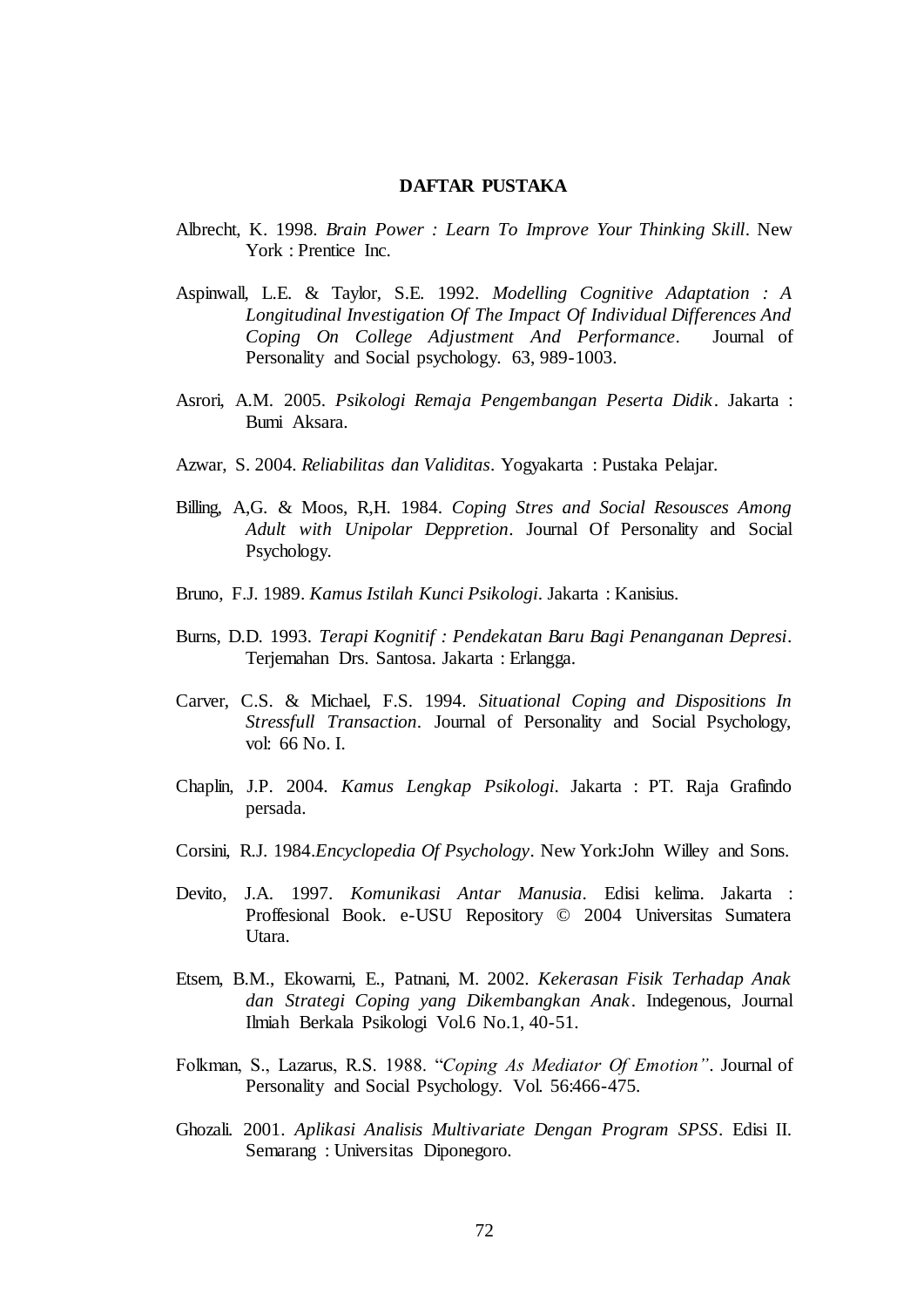- Goodhart, D. 1985. "*Some Psychologycal Effect Of Positive and Negative Thinking About Stressfull Event Outcomes : Was Pollyana Right?".* Journal Of Personality and Social Psychology. Vol. 48 : 216-232.
- Hadi, S. 1997. *Statistik*, Jilid 2. Yogyakarta : Andi Offset.
- Hanik, Umu. 1995. *"Hubungan Antara Harga Diri Dengan Berpikir Positif Pada Remaja Laki-laki di SMA IPIEMS Surabaya"*. Skripsi Sarjana Strata 1 Psikologi Universitas Surabaya tidak diterbitkan.
- Harber, A. and Runyon, P.R. 1984. *Psychology Of Adjustment*. Illinois : The Dorsey Press.
- Hurlock, E.B. 1996. *Psikologi Perkembangan Suatu Pendekatan Sepanjang Rentang Kehidupan*. Edisi ke lima. Jakarta : Erlangga.
- Kartini, K. 1992. *Kepribadian : Siapakah Saya*. Jakarta : C.V Rajawali.
- Kimmel, D.C & Weiner, I.B. 1998. *Adolescence : A Development Transition*   $(2<sup>nd</sup>ed)$ . John Willey & Sons, Inc.
- Makin, P.E & Lindley, P.A. 1994. *Mengatasi Stres Secara Positif*. Terjemahan Gatot Triharso & Marcus. Jakarta : Gramedia Pustaka Utama.
- McCrae, R,R. 1984. *Situational Determinants Of Coping Responces, Coss Threat and Challenge.* Journal Of Personality and Social Psychology.
- Monks, F.J., Knoers, A.M.P. & Haditono, S.R. 1992. *Psikologi Perkembangan : Pengantar Dalam Berbagai Bagiannya.* Yogyakarta : Gadjah Mada University Press.
- Newman, B.M. 1987. *Developmental Through Life : A Psychological Approach,* 4 th ed. Illinois : The Dorsey Press.
- Peale, N.V. 1992. *Berpikir Positif*. Jakarta : Binarupa Aksara.
- Pennebaker, J.W., Colder, M. & Sharp, L.K. 1990*. "Accelerating The Coping Process"*. Journal Of Personality and Social psychology, vol 58:528- 537.
- Proto, Louis. 1993. *Hidup Sehat dan Bahagia : Untuk Kesehatan dan Kesejahteraan.* Terjemahan : Kentjanawati. Jakarta : Binarupa Aksara.
- Rakhmat, J. 2000. *Psikologi Komunikasi*. Jakarta : Remaja Karya.